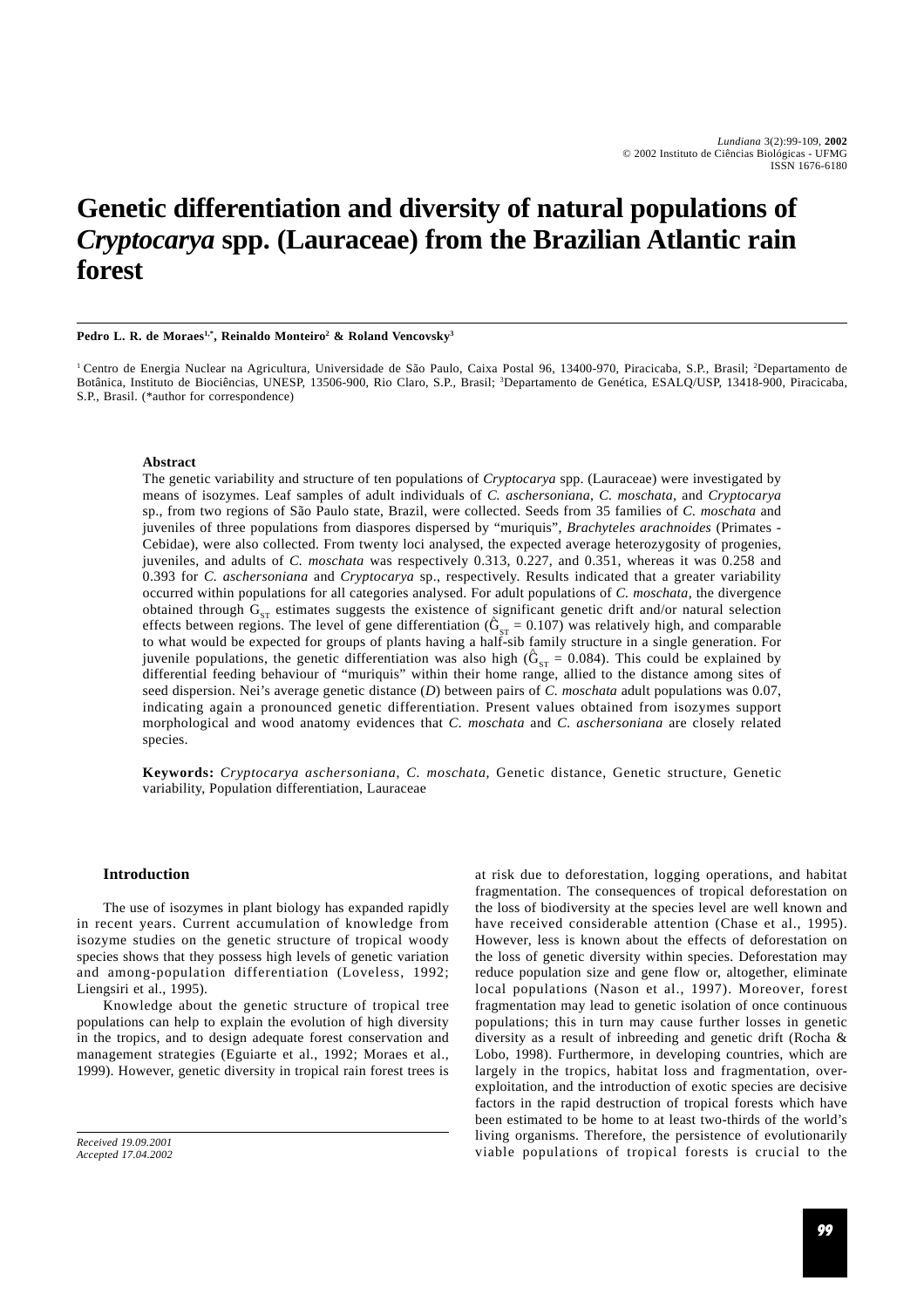preservation of tropical ecosystems and global biological diversity (Liengsiri et al., 1995).

The Brazilian Atlantic rain forest is an area experiencing one of the highest rates of deforestation in the world. It is a typical Neotropical rainforest, one of the seven moist forest areas recognized in this realm. It is characterized by a complex and diversified vegetation, which is adapted to rainfall and wetness conditions, with the predominance of species of Leguminosae, Bignoniaceae, Lauraceae, Sapotaceae, and Myrtaceae. It has only been preserved in steep mountain slopes areas, which are inadequate for large-scale farming (Por, 1992). A series of São Paulo state deforestation maps (Victor, 1975) shows the destruction at the level of 90%. In spite of that, and according to SOS Mata Atlântica (1991), São Paulo state had, in 1991, with 34,448 square kilometers, the largest nucleus of Atlantic rain forest remnants.

The genus *Cryptocarya* is one of the principal genera of trees of the Brazilian Atlantic rain forest, being regularly cited in species lists from both floristic composition and phytosociological structure studies (P.L.R. Moraes, unpublished data). Among the Brazilian species of this genus, *Cryptocarya moschata* is the commonest and the most widespread one, being accounted to its important medicinal properties since Spix & Martius (1828, p. 553) and Martius (1843, p. 110). Although the fruit of *Cryptocarya moschata* possesses the mammal dispersal syndrome (van der Pijl, 1969), and it is known to be dispersed by "muriqui" primates, most of the seeds fall from the trees, under which seedlings form dense "carpets" (Moraes & Paoli, 1995). However, despite the fact that a seedling bank develops, the species still needs the formation of gaps for the recruitment of new individuals, since there is a virtually complete absence of juveniles in understory (Moraes & Paoli, 1999). Therefore, the diaspores dispersed by "muriquis" present a higher probability of survival, and consequently of new individuals recruitment, because of less incidence of predation, lower density, and greater distance from the mother-trees (Moraes & Paoli, 1995).

This paper provides a description of the genetic differentiation and diversity of natural populations of canopy tree species of *Cryptocarya* spp. occurring in natural reserves of the Atlantic rain forest in São Paulo state, Brazil. In *C. moschata*, progenies, juveniles, and adults were investigated with the objective of detecting possible genetic differentiation among them, considering this species occurs mainly in clusters of two to five individuals at the same place, far 10 to 20 m from each other, and presents a mixed mating system (P.L.R. Moraes, unpublished data). Additionally, because juvenile populations are provenient from primate dispersed diaspores, the influence of seed dispersion by primates was also investigated.

# **Materials and methods**

## *Cryptocarya*

According to the classification by Rohwer (1993), the genus *Cryptocarya* is placed in the tribe Perseeae due to the exinvolucrate inflorescences, basically of the thyrsopaniculate type, with the pollen sacs of the third staminal whorl being usually extrorse. According to van der Werff & Richter's classification (1996), based on inflorescence structure and wood and bark anatomy, the genus is placed in tribe Cryptocaryeae, with a paniculate-±cymose inflorescence. However, the newest phylogenetic classification of Lauraceae, proposed by Rohwer (2000), pointed that this separation between taxa with involucrate and non-involucrate inflorescences, which had been one of the basic subdivisions in all systems of the family so far, was not supported by *matK* gene sequencing data. Although a *Beilschmiedia*-*Cryptocarya* clade, that had been recognized by wood anatomy, but not in most of the recent morphological systems, was well supported.

The genus was established by R. Brown in 1810 with only three species (Kostermans, 1952), comprehending today about 350 spp.; it is pantropical, centred in Malaysia, absent from Central Africa, with ten or fewer neotropical species, mostly in Southern Brazil and Chile, but also known from French Guyana and adjacent Brazil, Andean Venezuela, Ecuador, and Peru (Hyland, 1989). *Cryptocarya* (tribe Cryptocaryeae, sub-tribe Cryptocaryneae) is considered isolated among the neotropical genera of Lauraceae (Raj & van der Werff, 1988). Based just on the pollen morphology (Raj & van der Werff, 1988; van der Merwe et al., 1990), Rohwer (1993) suggested that the genus may not be a natural group. Christophel et al. (1996), using leaf architecture and cuticular features of all species of leafy Lauraceae found in Australia, also pointed the possibility that the genus, as now defined, is not natural and perhaps even polyphyletic.

*Cryptocarya moschata* Nees is a Brazilian tree species with a widespread distribution, mainly in the Atlantic rain forest, which yields fruit with nutmeg smell and taste ("Brazilian nutmeg"). Individuals of *C. moschata* are trees 15 to 30 m tall x 20 to 104 cm dbh (diameter at breast height) (P.L.R. Moraes, unpublished data). The flowers are bisexual, 3-merous, tepals 3 + 3, stamens 6 introrses + 3 extrorses, 2-locular, staminodes 3, ovary  $\pm$  sessile, stigma inconspicuous. The nucule-type fruit is 1.45-3.06 cm long ( =  $2.26 \pm 0.28$  cm; N = 1,892), 1.29-2.55 cm wide ( =  $1.90 \pm 0.24$  cm; N = 1,892), one-seeded. The seeds are 1.34-3.00 cm long ( =  $2.17 \pm 0.27$  cm; N = 1,764), 1.16-1.92 cm wide ( =  $1.52 \pm 0.11$  cm; N = 1,764; Moraes & Alves, 1997). The chromosome number is  $2n = 24$  (Moraes & Gardingo, 1996). This species is rich in alkaloids, styryllpyrones, and flavonoids (Cavalheiro & Yoshida, 2000). Its bark, bitter and scented, is considered to be stomachical and helpful in fighting colics and diarrhea, in folk medicine (Vattimo-Gil, 1957). The tea from its seeds is used against stomachache, and its crushed leaves against aches and colics; the fruit is carminative, and widely consumed by primate populations [brown howler monkeys (*Alouatta fusca*), brown capuchins (*Cebus apella*), and "muriquis" (*Brachyteles arachnoides*)], and cracids (*Pipile jacutinga*, and *Penelope obscura*); its wood is used in canoes manufacturing.

The other two species of *Cryptocarya* investigated in this current paper, *C. aschersoniana* Mez and *Cryptocarya* sp. present a more restricted distribution in the Atlantic rain forest of São Paulo state than *C. moschata*. *Cryptocarya aschersoniana* is mainly distributed in Planalto Forests of this state, and *Cryptocarya* sp. (an still unidentified species) is only known, up to now, from the sampled area in this present study. Those species are morphologically very similar to *C. moschata*,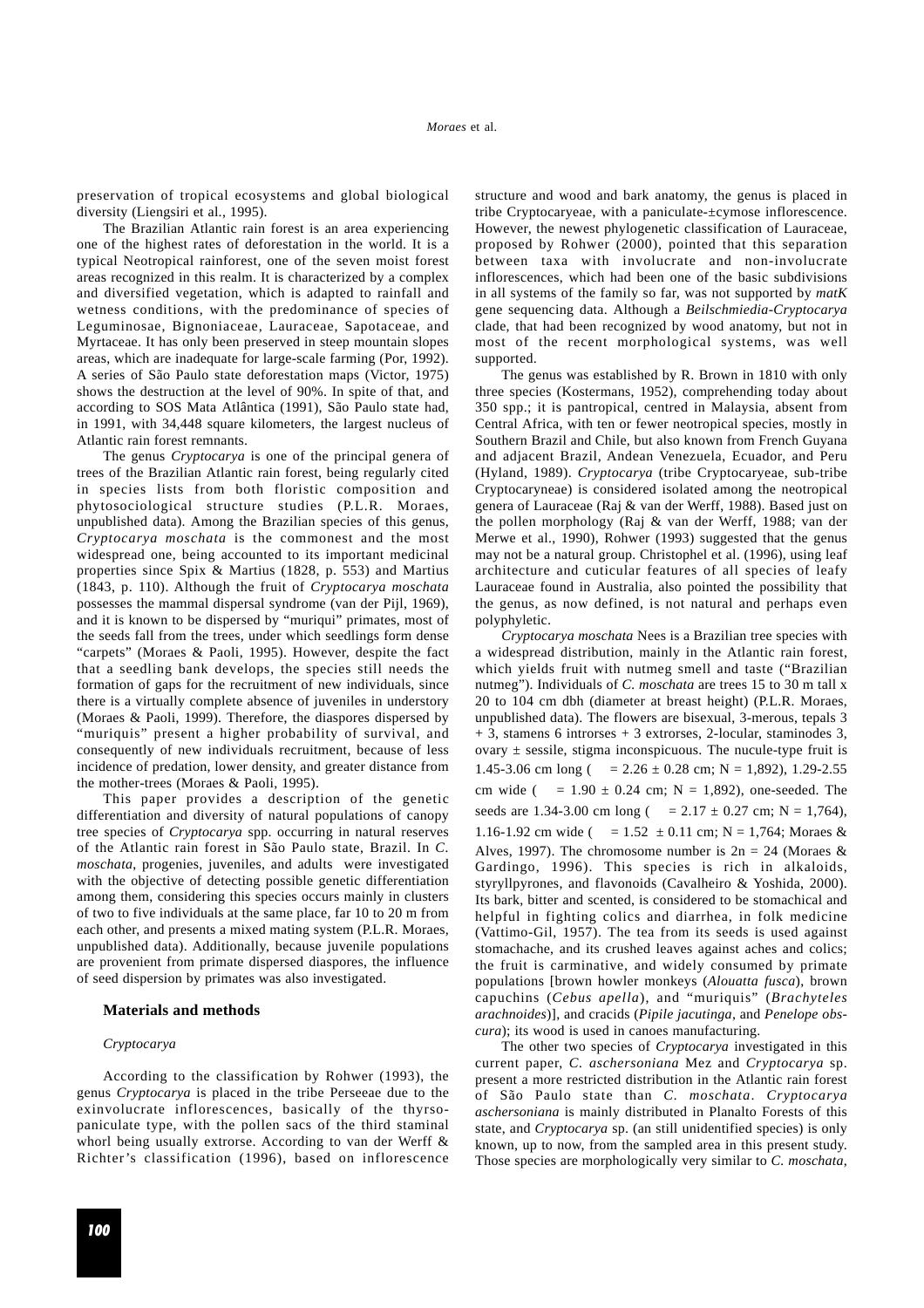what promotes great taxonomical misinterpretation for identification of herbarium specimens.

#### *Plant collections*

Study was carried out on open-pollinated progenies of single trees of *Cryptocarya moschata* collected from Parque Estadual Carlos Botelho (PECB-P; 24°44' to 24°15'S, 47°46' to 48°10'W; Moraes et al., 1999). Additionally, leaves of adult trees from four populations of *C. moschata* were sampled, as follows: 141 randomly distributed individuals within an area of 647 ha at Parque Estadual Carlos Botelho (PECB-A); 36 individuals collected from three trails: Quilombo, Rio Saibadela, and Azul at Parque Estadual Intervales, Núcleo Saibadela (PEI-NS; 24°13' to 24°14'S, 48°04' to 48°06'W); 10 individuals sampled along the trail of Corisco at Parque Estadual da Serra do Mar, Núcleo Picinguaba (PESM-NP; 23°20' to 23o 22'S, 44o48'45" to 44o 52'30"W); and 27 individuals collected from three distinct sites: Poço do Pito, Itamambuca, and Salto Grande at Parque Estadual da Serra do Mar, Núcleo Santa Virgínia (PESM-NSV; 23°17' to 23°24'S, 45°11' to 45°30'W). From the same area at PECB, three samples of 20 individuals each were collected from different sites of seed defecation of "muriqui" monkeys, comprehending subpopulations of 6 year-old juveniles (PECB-D1, PECB-D2, and PECB-D3). Population PECB-D1 was circa one kilometer far from the others, while PECB-D2, and PECB-D3 were distant about 100 m from each other. In addition to that, 20 adult trees of *C. aschersoniana* Mez were collected at Mata de Santa Genebra (MSG; 22°49'45"S, 47°06'33"W), municipality of Campinas, and seven adult trees of *Cryptocarya* sp. were collected from the same area of *C. moschata* at PECB. All these samples were collected in pristine forests or patches with little anthropogenic disturbance, except *C. aschersoniana* population which was sampled from an expressively man-disturbed forest.

A total of 35 open-pollinated families, the great majority of which consisting of 20 seedlings, were analysed. One eophyll of the first pair emitted from each seedling in each family was collected for electrophoresis run. The collected eophylls were immediately submitted to extraction. For adult trees in the field, it was collected at least a foliar stem with mature leaves, which was packed in plastic bags, and stored in stiff foam-boxes with ice for the transportation to the laboratory. In the laboratory, they were kept at  $\leq 5^{\circ}C$ , and the third mature leaf from the stem apex was selected, and extracted after two days on average.

#### *Electrophoresis*

Starch gel electrophoresis was carried out according to procedures described by Alfenas et al. (1991). Sixteen enzyme systems were assayed. Among them, a total of 20 putative loci in six isozyme systems (Table 1) were resolved from field samples: acid phosphatase (Acph-1, Acph-2, Acph-3), alkaline phosphatase (Alph-1, Alph-3, Alph-4, Alph-5), cathalase (Cat-1, Cat-2, Cat-3, Cat-4), glutamate-oxaloacetate transaminase (Got-1, Got-2), peroxidase (Per-1, Per-2, Per-3, Per-4, Per-5), and polyphenoloxidase (Ppo-4, Ppo-5). Different loci for the same enzyme were sequentially numbered, with the most anodally migrating locus being given the lowest number, and so on. Likewise, within each locus the most frequent migrating band was designated allele 1, and each successively slower band was numbered 2, 3, etc.

#### *Data Analysis*

The BIOSYS-2 computer program (Swofford & Selander, 1989; current release modified from BIOSYS-1 by William C. Black IV) was used to analyse the isozyme data for allelic frequencies, percentage of polymorphic loci, mean number of alleles, and estimates of observed and expected heterozygosities. Genetic variability measures were determined using 20 isozyme loci which had scorings for all populations. The effective number of alleles, taking into account both the number of alleles and their frequencies, was calculated according to Crow & Kimura (1970). Exact tests for deviation from Hardy-Weinberg expectations (HWE) was performed using conventional Monte Carlo method, according to Guo & Thompson (1992) through TFPGA program (Miller, 1997). Allelic frequencies were compared among populations and among seedlings, juveniles and adults of *C. moschata* for PECB through contingency table approach (Fisher's RxC test), to determine if significant differences in allele frequencies exist among these groups of individuals (Sokal & Rohlf, 1995). This analysis was performed using TFPGA program, and its description can be found in Raymond & Rousset (1995).

**Table 1.** Details of enzymes stained for, their abbreviations, enzyme commission (EC) numbers, the gel buffer systems on which they were scored, and references for staining.

| <b>Enzyme name and abbreviation</b> | <b>EC</b> number | Gel buffer <sup>a</sup> | Reference |                         |
|-------------------------------------|------------------|-------------------------|-----------|-------------------------|
| Acid phosphatase                    | Acph             | EC3.1.3.2               | ТC        | Alfenas et al. (1991)   |
| Alkaline phosphatase                | Alph             | EC3.1.3.1               | TC        | Boyer (1961)            |
| Cathalase                           | Cat              | EC1.11.1.6              | LB        | Scandalios (1969)       |
| Glutamate-oxaloacetate transaminase | Got              | EC <sub>2.6.1.1</sub>   | LB        | Brewbaker et al. (1968) |
| Peroxidase                          | Per              | EC1.11.1.7              | LB        | Brewbaker et al. (1968) |
| Polyphenoloxidase                   | Ppo              | EC1.10.3.1              | TC        | Alfenas et al. (1991)   |

Gel buffer systems used were: LB: gel, 0.19 M boric acid, adjusted to pH 8.3 with lithium hydroxide 0.05 M (buffer A, Scandalios, 1969); 0.008 M citric acid, adjusted to pH 8.3 with tris 0.051 M (buffer B, Scandalios, 1969); mixing of buffers A and B in 1:9 proportion; tray, buffer A. TC, gel, 3.5% dilution of tray buffer; tray, 0.223 M tris + 0.086 M citric acid, pH 7.5 (Alfenas et al., 1991).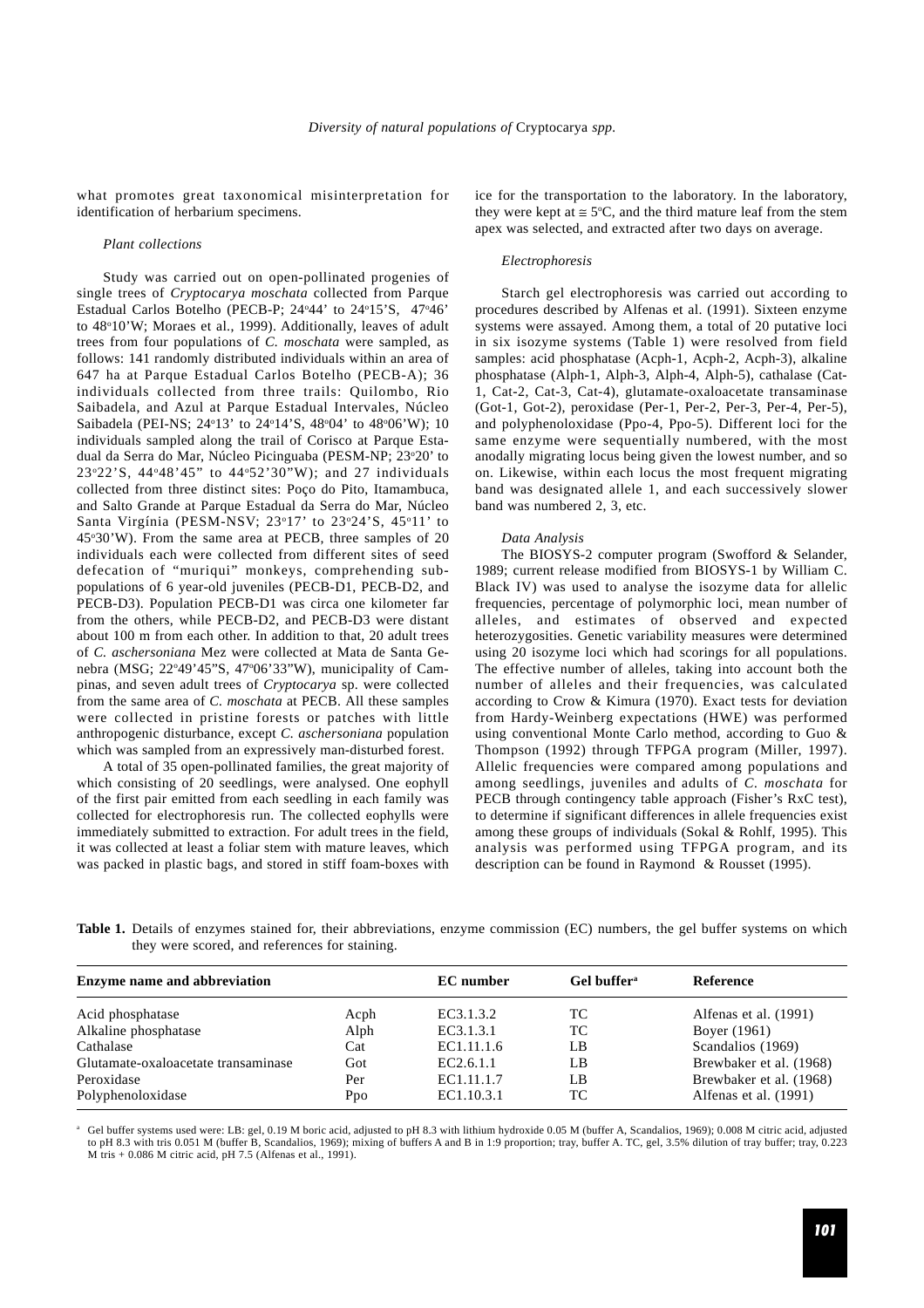Genetic differentiation between populations was analysed by the  $G_{ST}$ -statistic of Nei (1987). The  $G_{ST}$ -statistic is derived from the formula  $H_T = H_s + D_{ST}$ , where  $H_s$  is the average gene diversity within populations, and  $D_{ST}$  is the average gene diversity among populations. The relative genetic differentiation between populations is obtained as  $G_{ST} = D_{ST}/H_{T}$ . The genetic differentiation between populations within and between the two geografic regions, i.e. the southern (PECB-A and PEI-NS) and northern (PESM-NP and PESM-NSV) coastal regions of São Paulo state, was evaluated by pooling all populations within the same geographic region. The diversity statistics and standard error of the mean were calculated using Ritland's (1990) GDD program. The statistical significance of  $G<sub>cr</sub>$  values at each locus was calculated using a chi-square test (Workman & Niswander, 1970).

The hierarchical genetic structure between populations of species of *Cryptocarya* was estimated by Nei's (1972) genetic distance (*D*), which is the most widely used measure of genetic distance, and is appropriate for long-term evolution when populations diverge due to drift and mutation. Nei's genetic distance is proportional to the time since divergence in the special case of the infinite alleles mutation model and equilibrium in the ancestral population (Weir, 1996). Through another approach, if populations are a series of interconnected islands wherein gene flow occurs only between adjacent islands (stepping-stone model), then the genetic identity should decrease exponentially with distance (Ritland, 1989). Since Nei's *D* is the logarithm of gene identity (*I*), a linear increase in *D* with geographical distance is predicted. The dendrogram was plotted using the unweighted pair-group method with arithmetic averaging (UPGMA) as described by Sneath & Sokal (1973). TFPGA program was used to generate the dendrogram, and to check its confidence and consistency for each node generated by the original data set, through bootstrapping over loci. NTSYS-Pc program version 1.70 (Rohlf, 1992) was employed to generate the matrix of cophenetic values, and to test the goodness of fit of the cluster analysis to the original data.

#### **Results and discussion**

#### Genetic variability

Allelic frequencies of ten natural populations of *Cryptocarya* spp. are presented in Table 2. The values obtained from progenies of *C. moschata* ranged from complete fixation, as allele 1 of Alph-4, to fairly low frequencies, as allele 1 of Acph-3. Likewise, for adult populations of *C. moschata*, the values also varied from complete fixation (e.g. allele 2 of Alph-5 in PEI-NS, PESM-NP, and PESM-NSV populations) to reduced frequencies (e.g. allele 1 of Cat-2 in PEI-NS population). The existence of exclusive alleles was detected in some adult populations, as allele 1 of Acph-3 and Alph-5. For juveniles of *C. moschata* there were no exclusive alleles. Alleles 2 of Acph-1 and Acph-2 were detected in progenies at extremely low frequencies and were not found in adult and juvenile individuals, but occurred in *Cryptocarya* sp. at much higher frequencies. Besides, several alleles showed very distinct frequencies among populations (e.g., alleles 1 and 2 of Cat-1 and Cat-2 from adults).

These results showed divergence among populations of *C.*

*moschata*, particularly between the PECB-A population and the others. Moreover, the occurrence of alleles in PECB-P which were not found in PECB-A suggests an insufficient sampling of the latter, or the existence of gene flow from non-sampled individuals. On the other hand, the complete fixation of alleles in nine loci of juvenile individuals, and in five and four loci of PESM-NP and PESM-NSV, respectively, also suggests an insufficiency of sampling, since these were the populations with the smallest sample sizes. However, populations of *C. aschersoniana* and *Cryptocarya* sp., which also presented small sample sizes, showed relatively less proportion of fixed alleles. This may indicate that these species have different life history features from *C. moschata*, such as the mating system, that might avoid fixation.

Allelic frequencies differed significantly ( $p < 0.05$ ) from HWE at 16 of the 18 loci tested for PECB-P population (Table 3). All but one of these deviations (Ppo-4) were due to heterozygote deficits. In juveniles, population PECB-D3 rejected the null hypothesis of HWE in 40.0% of polimorphic loci while populations PECB-D1 and PECB-D2 rejected it in 27.3%. In adults, population PECB-A and PEI-NS rejected the null hypothesis in 44.44% and 41.17% of polimorphic loci, respectively, while populations PESM-NP and PESM-NSV rejected the null hypothesis respectively in 13.33% and 18.75% of polimorphic loci. In *C. aschersoniana*, five loci rejected the HWE null hypothesis (33.33%), and in *Cryptocarya* sp. two loci (11.76%) rejected the null hypothesis.

Levels of isozyme diversity averaged over 20 loci for ten natural populations of *Cryptocarya* spp. are given in Table 4. The mean number of alleles per locus (A) ranged from 1.6 to 2.0, whereas the effective number of alleles  $(A_e)$  ranged from 1.37 to 1.67. The difference between A and  $A_e$  reveals the presence of alleles of low frequency. Relatively smaller differences were found in juveniles, when compared to those found in adults and progenies, since eveness was greater in juveniles. It is worth mentioning that these values are similar to those found for other tropical tree species (Loveless & Hamrick, 1987; Chase et al., 1995; Gibson & Wheelwright, 1995). The percentage of polymorphic loci (0.95 criterion) ranged from 50.0% to 85.0%. These values reinforce the fact that a greater fixation of alleles was found in juvenile populations than in the others, reflecting a lower polymorphism. The mean expected  $(\hat{H}_e)$  heterozygosity for adult populations of *C. moschata* was 0.303, whereas it was 0.313 for progenies, 0.211 for juvenile populations, 0.258 for *C. aschersoniana* and 0.393 for *Cryptocarya* sp. These values of heterozygosity for adults are among the highest found for other tropical tree species (Moran et al., 1989; Alvarez-Buylla & Garay, 1994; Murawski & Bawa, 1994). Despite the differences among populations for diverse age categories, their fixation indices  $(\mathbf{\hat{F}}_{(IS)})$  were not significant except for progenies, which presented an excess of homozygotes. An explanation for this general heterozygous deficit in progenies is not well understood, since information about brazilian *Cryptocarya* spp. flower biology is not available. However, as discussed by Moraes et al. (1999), *C. moschata*, with its minute, scented and whitish flowers, with low alimentary reward to pollinators (small flower glands functioning as nectar-secreting emergences), among other features, would be adapted to pollination by small insects, such as flies and small bees, which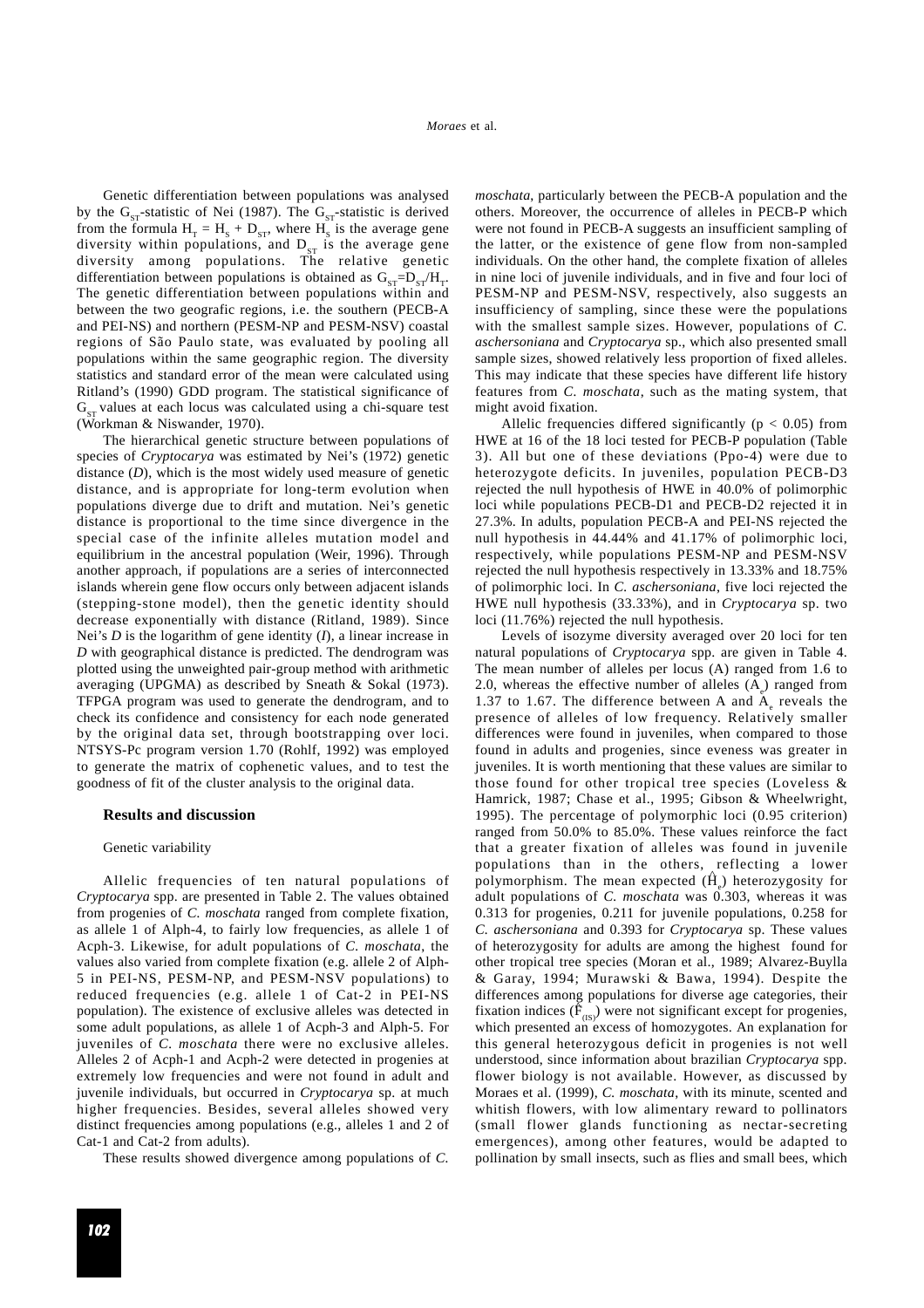| Locus/allele<br>Population       |                     |                     |                      |                      |                      |                      |                       |                |                                                                                   |                |
|----------------------------------|---------------------|---------------------|----------------------|----------------------|----------------------|----------------------|-----------------------|----------------|-----------------------------------------------------------------------------------|----------------|
|                                  | PECB-P <sup>a</sup> | PECB-A <sup>c</sup> | PECB-D1 <sup>b</sup> | PECB-D2 <sup>b</sup> | PECB-D3 <sup>b</sup> | PEI, NS <sup>c</sup> | PESM, NP <sup>c</sup> |                | PESM, NSV <sup>c</sup> C. aschersoniana <sup>d</sup> Cryptocarya sp. <sup>e</sup> |                |
| Acph-1                           |                     |                     |                      |                      |                      |                      |                       |                |                                                                                   |                |
| $\mathfrak{2}$                   | 0.986<br>0.014      | 1.000<br>0.000      | 1.000<br>0.000       | 1.000<br>0.000       | 1.000<br>0.000       | 1.000<br>0.000       | 1.000<br>0.000        | 1.000<br>0.000 | 1.000<br>0.000                                                                    | 0.571<br>0.429 |
| Acph-2                           | 0.983               | 1.000               | 1.000                | 1.000                | 1.000                | 1.000                | 1.000                 | 1.000          | 1.000                                                                             | 0.786          |
| $\mathfrak{2}$<br>Acph-3         | 0.017               | 0.000               | 0.000                | 0.000                | 0.000                | 0.000                | 0.000                 | 0.000          | 0.000                                                                             | 0.214          |
| $\mathfrak{2}$                   | 0.006<br>0.994      | 0.053<br>0.947      | 0.000<br>1.000       | 0.000<br>1.000       | 0.000<br>1.000       | 0.194<br>0.806       | 0.000<br>1.000        | 0.000<br>1.000 | 0.194<br>0.806                                                                    | 0.000<br>1.000 |
| Alph-1                           | 0.728               | 0.791               | 0.925                | 0.750                | 0.775                | 0.542                | 0.722                 | 0.690          | 0.350                                                                             | 0.833          |
| $\mathfrak{2}$<br>Alph-3         | 0.272               | 0.209               | 0.075                | 0.250                | 0.225                | 0.458                | 0.278                 | 0.310          | 0.650                                                                             | 0.167          |
| $\mathfrak{2}$                   | 0.807<br>0.193      | 0.734<br>0.266      | 1.000<br>0.000       | 1.000<br>0.000       | 1.000<br>0.000       | 0.444<br>0.556       | 0.450<br>0.550        | 0.340<br>0.660 | 1.000<br>0.000                                                                    | 1.000<br>0.000 |
| Alph-4<br>$\overline{c}$         | 1.000<br>0.000      | 0.911<br>0.089      | 1.000<br>0.000       | 1.000<br>0.000       | 1.000<br>0.000       | 0.708<br>0.292       | 1.000<br>0.000        | 0.780<br>0.220 | 0.400<br>0.600                                                                    | 0.786<br>0.214 |
| Alph-5                           | 0.000               | 0.018               | 0.000                | 0.000                | 0.000                | 0.000                | 0.000                 | 0.000          | 0.000                                                                             | 0.000          |
| $\mathfrak{2}$                   | 1.000               | 0.982               | 1.000                | 1.000                | 1.000                | 1.000                | 1.000                 | 1.000          | 1.000                                                                             | 1.000          |
| $Cat-1$<br>$\mathfrak{2}$        | 0.631<br>0.369      | 0.493<br>0.507      | 0.875<br>0.125       | 0.700<br>0.300       | 0.650<br>0.350       | 0.861<br>0.139       | 0.350<br>0.650        | 0.611<br>0.389 | 0.731<br>0.269                                                                    | 0.429<br>0.571 |
| $Cat-2$                          |                     |                     |                      |                      |                      |                      |                       |                |                                                                                   |                |
| 1<br>$\mathbf{2}$                | 0.635<br>0.365      | 0.645<br>0.355      | 0.075<br>0.925       | 0.100<br>0.900       | 0.100<br>0.900       | 0.014<br>0.986       | 0.050<br>0.950        | 0.481<br>0.519 | 0.111<br>0.889                                                                    | 0.286<br>0.714 |
| $Cat-3$<br>1<br>$\sqrt{2}$       | 0.586<br>0.414      | 0.674<br>0.326      | 0.850<br>0.150       | 0.725<br>0.275       | 0.900<br>0.100       | 0.694<br>0.306       | 0.850<br>0.150        | 0.926<br>0.074 | 0.150<br>0.850                                                                    | 0.571<br>0.429 |
| $Cat-4$<br>1                     | 0.872               | 0.840               | 0.250                | 0.900                | 1.000                | 0.944                | 0.800                 | 0.778          | 0.650                                                                             | 0.500          |
| $\sqrt{2}$<br>$Got-1$            | 0.128               | 0.160               | 0.750                | 0.100                | 0.000                | 0.056                | 0.200                 | 0.222          | 0.350                                                                             | 0.500          |
| 1                                | 0.791<br>0.040      | 0.713<br>0.110      | 0.475<br>0.050       | 0.675<br>0.075       | 0.750<br>0.025       | 0.111<br>0.750       | 0.250<br>0.700        | 0.037<br>0.944 | 0.974<br>0.026                                                                    | 0.286<br>0.429 |
| $\frac{2}{3}$                    | 0.169               | 0.177               | 0.475                | 0.250                | 0.225                | 0.139                | 0.050                 | 0.019          | 0.000                                                                             | 0.286          |
| Got- $2$<br>$\mathbf{1}$         | 0.438               | 0.401               | 0.350                | 0.325                | 0.325                | 0.431                | 0.600                 | 0.426          | 0.125                                                                             | 0.143          |
| $\frac{2}{3}$                    | 0.121<br>0.441      | 0.230<br>0.369      | 0.450<br>0.200       | 0.100<br>0.575       | 0.225<br>0.450       | 0.125<br>0.444       | 0.050<br>0.350        | 0.204<br>0.370 | 0.750<br>0.125                                                                    | 0.143<br>0.714 |
| $Ppo-4$<br>1                     | 0.613               | 0.635               | 0.550                | 0.575                | 0.575                | 0.319                | 0.550                 | 0.667          | 0.225                                                                             | 0.571          |
| $\boldsymbol{2}$<br>Ppo-5        | 0.387               | 0.365               | 0.450                | 0.425                | 0.425                | 0.681                | 0.450                 | 0.333          | 0.775                                                                             | 0.429          |
| 1<br>$\sqrt{2}$                  | 0.892<br>0.108      | 0.848<br>0.152      | 1.000<br>0.000       | 1.000<br>0.000       | 1.000<br>0.000       | 0.875<br>0.125       | 0.800<br>0.200        | 0.778<br>0.222 | 1.000<br>0.000                                                                    | 0.375<br>0.625 |
| $Per-1$                          |                     |                     |                      |                      |                      |                      |                       |                |                                                                                   |                |
| 1<br>$\overline{c}$              | 0.559<br>0.441      | 0.748<br>0.252      | 0.000<br>1.000       | 0.000<br>1.000       | 0.000<br>1.000       | 0.639<br>0.361       | 0.950<br>0.050        | 0.907<br>0.093 | 0.667<br>0.333                                                                    | 0.857<br>0.143 |
| Per-2<br>1                       | 0.464               | 0.741               | 0.000                | 0.000                | 0.000                | 0.917                | 0.950                 | 0.815          | 0.425                                                                             | 0.143          |
| $\boldsymbol{2}$<br>$Per-3$      | 0.536               | 0.259               | 1.000                | 1.000                | 1.000                | 0.083                | 0.050                 | 0.185          | 0.575                                                                             | 0.857          |
| 1<br>$\boldsymbol{2}$            | 0.733<br>0.267      | 0.617<br>0.383      | 0.900<br>0.100       | 0.775<br>0.225       | 0.600<br>0.400       | 0.639<br>0.361       | 0.950<br>0.050        | 0.704<br>0.296 | 0.079<br>0.921                                                                    | 0.429<br>0.571 |
| Per-4<br>1                       | 0.735               | 0.684               | 0.725                | 0.675                | 0.725                | 0.750                | 0.600                 | 0.685          | 0.225                                                                             | 0.214          |
| $\overline{c}$<br>$\mathfrak{Z}$ | 0.186<br>0.079      | 0.202<br>0.113      | $0.100\,$<br>0.175   | 0.200<br>0.125       | 0.225<br>0.050       | 0.250<br>0.000       | 0.100<br>0.300        | 0.130<br>0.185 | 0.025<br>0.750                                                                    | 0.071<br>0.714 |
| Per-5                            | 0.686               | 0.571               |                      | 0.500                | 0.525                |                      | 0.600                 |                | 0.900                                                                             |                |
| $\mathbf{1}$<br>$\sqrt{2}$       | 0.314               | 0.429               | 0.375<br>0.625       | 0.500                | 0.475                | 0.444<br>0.556       | 0.400                 | 0.852<br>0.148 | 0.100                                                                             | 0.786<br>0.214 |

**Table 2.** Allelic frequencies at 20 isozyme loci for seedlings (PECB-P), juveniles, and adults of *Cryptocarya moschata* Nees, and adults of *C. aschersoniana* Mez and *Cryptocarya* sp.

<sup>a</sup> seedlings of *C. moschata*;  $N = 692$ 

<sup>b</sup> juveniles of *C. moschata*; N = 20<br>
<sup>c</sup> adults of *C. moschata*: PECB-A, N = 141; PEI-NS, N = 36; PESM-NP, N = 10; PESM-NSV, N = 27; <sup>d</sup> N = 20; <sup>e</sup> N = 7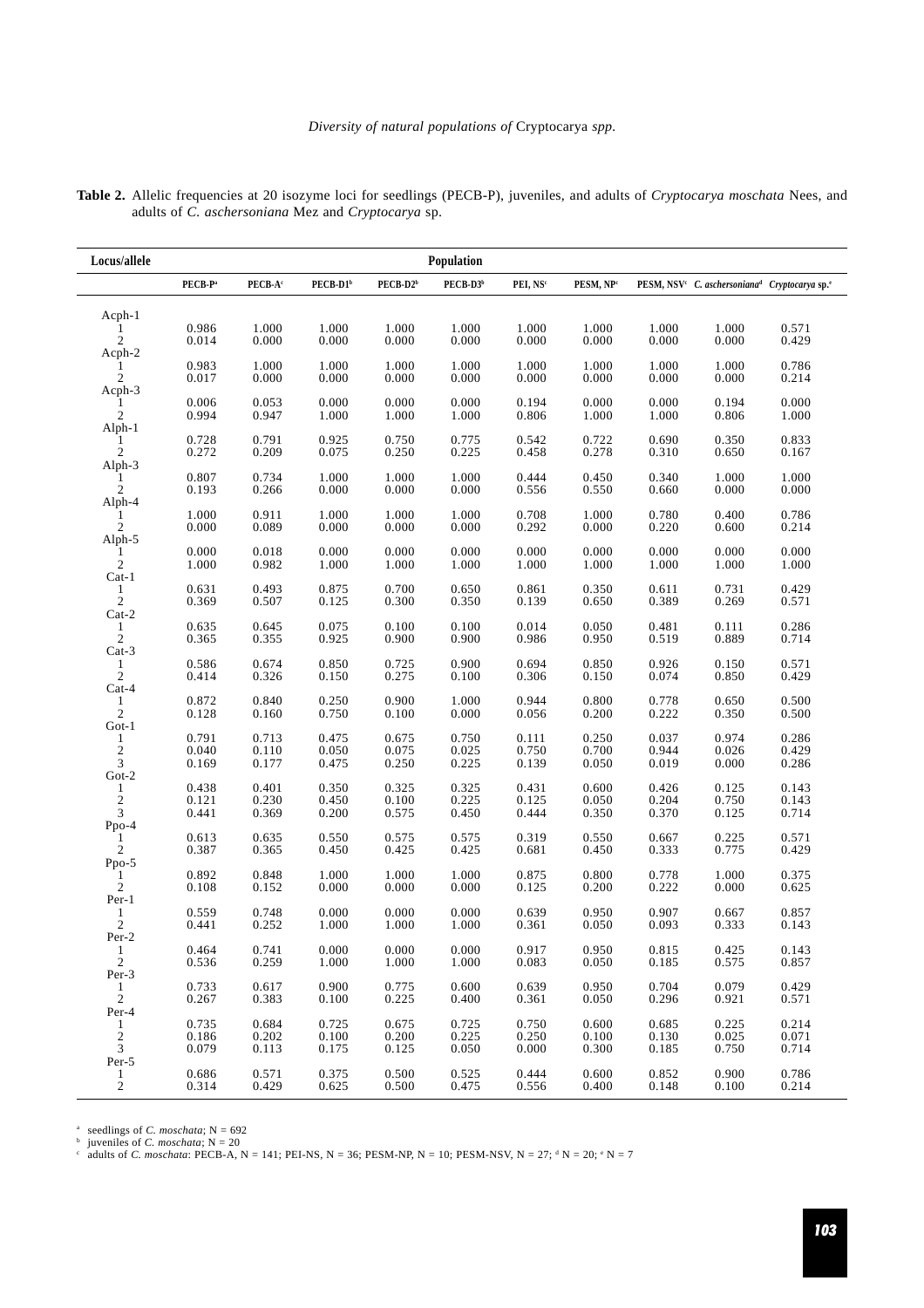Table 3. Goodness of fit test for Hardy-Weinberg proportions through conventional Monte Carlo method<sup>a</sup>, using allelic frequencies at 20 isozyme loci for seedlings (PECB-P), juveniles, and adults of *Cryptocarya moschata* Nees, and adults of *C. aschersoniana* Mez and *Cryptocarya* sp.

| Population<br>Locus |                     |                     |                          |                          |                          |                      |                          |                     |                                  |                          |
|---------------------|---------------------|---------------------|--------------------------|--------------------------|--------------------------|----------------------|--------------------------|---------------------|----------------------------------|--------------------------|
|                     | $PECB-Pb$           | PECB-A              | PECB-D1°                 | PECB-D2 <sup>c</sup>     | PECB-D3 <sup>c</sup>     | PEI, NS              | PESM, NP                 | PESM, NSV           | C. aschersoniana Cryptocarya sp. |                          |
| Acph-1<br>Acph-2    | 1.000               |                     |                          |                          |                          |                      |                          |                     |                                  | 0.165                    |
| 1.000               |                     |                     |                          |                          |                          |                      | -                        |                     | 0.231                            |                          |
| Acph-3              | 0.000 <sup>d</sup>  | 1.000               |                          |                          |                          | 1.000                | $\overline{\phantom{0}}$ |                     | $0.0034$ <sup>d</sup>            | $\overline{\phantom{0}}$ |
| Alph-1              | 0.000 <sup>d</sup>  | 0.796               | 0.078                    | $0.049$ <sup>d</sup>     | 0.527                    | 0.0002 <sup>d</sup>  | 0.523                    | 0.603               | 0.631                            | 0.088                    |
| Alph-3              | 0.000 <sup>d</sup>  | $0.046^{\circ}$     |                          | —                        |                          | 0.0019e              | $0.040$ <sup>e</sup>     | 0.020 e             |                                  |                          |
| Alph-4              |                     | 0.594               | $\overline{\phantom{0}}$ | $\overline{\phantom{0}}$ | $\overline{\phantom{0}}$ | 0.691                |                          | 0.304               | 0.638                            | 1.000                    |
| Alph-5              |                     | 1.000               |                          | -                        |                          |                      | Ξ.                       |                     |                                  |                          |
| $Cat-1$             | 0.000 <sup>d</sup>  | $0.046^{\circ}$     | 0.247                    | 0.115                    | 1.000                    | 1.000                | 0.477                    | 0.224               | 0.009 <sup>d</sup>               | 1.000                    |
| $Cat-2$             | 0.000 <sup>d</sup>  | 0.139               | 0.074                    | 1.000                    | 1.000                    | 1.000                | 1.000                    | 1.000               | 0.166                            | 0.439                    |
| $Cat-3$             | 0.000 <sup>d</sup>  | 0.440               | 1.000                    | 0.258                    | 1.000                    | 0.014e               | 1.000                    | 1.000               | 1.000                            | 0.151                    |
| $Cat-4$             | 0.000 <sup>d</sup>  | 0.002 <sup>d</sup>  | 0.000 <sup>d</sup>       | 0.154                    |                          | 1.000                | 0.307                    | 0.007 <sup>d</sup>  | 0.628                            | 1.000                    |
| $Got-1$             | 0.000 <sup>d</sup>  | 0.028 <sup>d</sup>  | $0.034$ <sup>d</sup>     | 0.806                    | 0.022 <sup>d</sup>       | 0.001 <sup>d</sup>   | 0.653                    | 1.000               | 1.000                            | 0.053                    |
| $Got-2$             | 0.000 <sup>d</sup>  | 0.000 <sup>d</sup>  | 0.068                    | $0.046$ <sup>d</sup>     | 0.200                    | $0.025$ <sup>d</sup> | 0.679                    | 0.0002 <sup>d</sup> | 1.000                            | $0.021$ <sup>d</sup>     |
| $Ppo-4$             | 0.000e              | 0.000 e             | 0.020 e                  | 0.002 <sup>e</sup>       | 0.002 <sup>e</sup>       | 0.006 <sup>e</sup>   | $0.044$ $\degree$        | 1.000               | 0.539                            | 0.157                    |
| Ppo-5               | 0.0001 <sup>d</sup> | 1.000               | $\overline{\phantom{0}}$ | $\qquad \qquad -$        |                          | 0.444                | 0.312                    | 0.570               | Ξ.                               | 0.427                    |
| $Per-1$             | 0.000 <sup>d</sup>  | 0.0001 <sup>d</sup> | $-$                      | $\overline{\phantom{0}}$ | $\overline{\phantom{0}}$ | 0.292                | 1.000                    | 1.000               | 0.004 <sup>d</sup>               | 0.075                    |
| Per-2               | 0.000 <sup>d</sup>  | 0.665               |                          | —                        |                          | 1.000                | 1.000                    | 0.549               | 0.002 <sup>e</sup>               | 1.000                    |
| Per-3               | 0.000 <sup>d</sup>  | 0.157               | 1.000                    | 0.523                    | 0.006 <sup>e</sup>       | 0.001 <sup>e</sup>   | 1.000                    | 0.065               | 1.000                            | 1.000                    |
| Per-4               | 0.000 <sup>d</sup>  | 0.000 <sup>d</sup>  | 1.000                    | 0.449                    | 1.000                    | 0.653                | 0.061                    | 0.253               | 1.000                            | 0.019 <sup>d</sup>       |
| Per-5               | 0.000 <sup>d</sup>  | 0.495               | 0.054                    | 1.000                    | 0.029 <sup>d</sup>       | 0.195                | 0.079                    | 0.443               | 0.001 <sup>d</sup>               | 0.241                    |

<sup>a</sup> 10 batches per analysis, 1,000 permutations per batch, 10,000 total permutations

seedlings of *C. moschata* 

juveniles of *C. moschata* 

heterozygote deficit heterozygote excess

– Locus fixed for one allele

might promote pollen flow mostly at short distances. Another important contributing factor is that *C. moschata* has selfcompatible hermaphroditic flowers and a mixed-mating system, with significant biparental inbreeding and nonrandom mating situations (P.L.R. Moraes, unpublished data). The homozygous excess in progenies may also indicate a possible selection favoring heterozygotes through this species life cycle until its adulthood phase.

When the diversity indices were analysed through different forms of pooled populations, a higher gene diversity was found for populations of southern coastal region (PECB and PEI-NS) in comparison to northern coastal region (PESM-NP and PESM-NSV). There was also an indication that the diversity of all populations of adults of *C. moschata*, analysed as a pooled population, might be determined mainly by individuals of the southern region.

Contingency table analyses of heterogeneity among different classes of age for *C. moschata* from PECB showed heterogeneity among all analysed categories. This could be associated with the effects of the reproductive biology of the species such as non-random mating or internal structuring in populations. Additionally, the existence of overlapping generations in adult populations, and the survival and/or recruitment of juveniles (under selection and/or drift effects) could enhance, at least partially, the differences found especially in allelic frequencies.

Moraes et al. (1999) emphasized the important role of "muriquis" as seed dispersors of *C. moschata* at PECB, based on their feeding behaviour which comprehends: i) eating fruit from a single tree, subsequently settling several diaspores (at least half-sibs) in areas which may be safe sites for a new recruitment; and ii) eating fruit from various trees, with diaspore settlement along their home range. The former behaviour can establish a high genetic heterogeneity among these recruitment sites, which, however, may be diminished if several independent events occur. It is expected that the latter behaviour, compared to the former, would promote a lower genetic heterogeneity among recruitment sites (Hamrick et al., 1993). Considering that *C. moschata* presents seedling banks in the understory, and that their mortality rate is lower at primate's dispersion sites when compared to the ones observed under mother trees (Moraes & Paoli, 1995), it is expected that the probability of new individuals recruitment for the reproductive phase be higher to the first ones, implying an effective gene flow, which, even occurring at low levels, might be sufficient to avoid local populational structure. However, the coefficient of avoid focal populational structure. However, the electricity of gene differentiation  $(\hat{G}_{ST}$  found for juvenile populations, coming from sites of "muriqui" seed dispersion, was 0.084 and highly significant (Table 5). Moreover, contingency table analysis of heterogeneity among the three distinct juvenile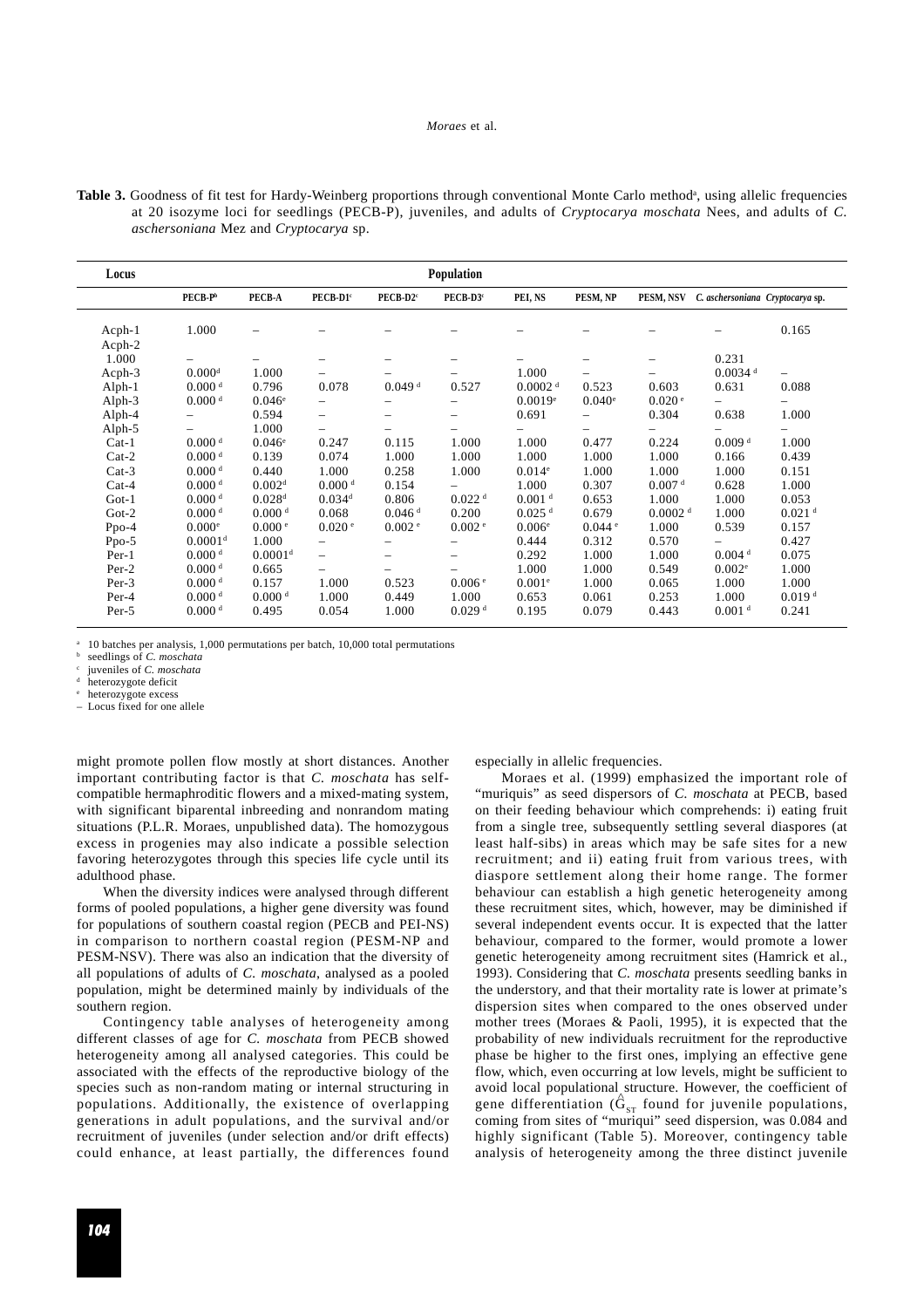|                              | $Mean + SE$          | Mean $\pm$ SE | Effective<br>number of | % Loci                   | Mean $\pm$ SE heterozygosity | Fixation<br>Index |           |
|------------------------------|----------------------|---------------|------------------------|--------------------------|------------------------------|-------------------|-----------|
| Population                   | sample<br>size/locus | alleles/locus | alleles $\pm$ SE       | polymorphic <sup>a</sup> | Observed                     | $H-W$ exp. $b$    |           |
| C. moschata                  |                      |               |                        |                          |                              |                   |           |
| PECB-P <sup>c</sup>          | $676.2 \pm 13.9$     | $2.0 \pm 0.1$ | $1.57 \pm 0.14$        | 75.0                     | $0.211 \pm 0.046$            | $0.313 \pm 0.045$ | $0.326**$ |
| $PECB-Ae$                    | $141.0 \pm 0.0$      | $2.0 \pm 0.1$ | $1.62 \pm 0.15$        | 85.0                     | $0.330 \pm 0.045$            | $0.336 \pm 0.042$ | 0.018     |
| PECB-D1 <sup>d</sup>         | $20.0 \pm 0.0$       | $1.7 \pm 0.2$ | $1.37 \pm 0.16$        | 55.0                     | $0.182 \pm 0.062$            | $0.199 \pm 0.051$ | 0.085     |
| PECB-D2 <sup>d</sup>         | $20.0 + 0.0$         | $1.7 \pm 0.2$ | $1.40 + 0.15$          | 55.0                     | $0.260 + 0.065$              | $0.226 \pm 0.051$ | $-0.150$  |
| $PECB-D3d$                   | $20.0 \pm 0.0$       | $1.6 \pm 0.2$ | $1.39 + 0.16$          | 50.0                     | $0.223 + 0.063$              | $0.209 + 0.053$   | $-0.067$  |
| PEI. NS <sup>e</sup>         | $36.0 \pm 0.0$       | $2.0 \pm 0.1$ | $1.55 \pm 0.14$        | 80.0                     | $0.325 \pm 0.055$            | $0.310 \pm 0.045$ | $-0.048$  |
| PESM, NP <sup>e</sup>        | $9.9 \pm 0.0$        | $1.9 \pm 0.1$ | $1.46 \pm 0.14$        | 75.0                     | $0.268 \pm 0.063$            | $0.269 \pm 0.050$ | 0.004     |
| PESM, NSV <sup>e</sup>       | $26.5 \pm 0.3$       | $2.0 \pm 0.1$ | $1.52 \pm 0.15$        | 80.0                     | $0.310 \pm 0.051$            | $0.297 \pm 0.045$ | $-0.044$  |
| Southern Region              | $177.0 \pm 0.0$      | $2.0 \pm 0.1$ | $1.66 \pm 0.15$        | 85.0                     | $0.329 \pm 0.043$            | $0.352 \pm 0.043$ | 0.065     |
| Northern Region <sup>s</sup> | $36.5 \pm 0.4$       | $2.0 \pm 0.1$ | $1.52 \pm 0.14$        | 80.0                     | $0.298 \pm 0.048$            | $0.297 + 0.043$   | $-0.003$  |
| Total adults                 | $213.4 + 0.4$        | $2.0 \pm 0.1$ | $1.66 \pm 0.15$        | 85.0                     | $0.323 \pm 0.042$            | $0.351 \pm 0.043$ | 0.079     |
| Total juveniles              | $60.0 \pm 0.0$       | $1.7 \pm 0.2$ | $1.43 \pm 0.16$        | 55.0                     | $0.222 \pm 0.059$            | $0.227 \pm 0.052$ | 0.022     |
| C. aschersoniana             |                      |               |                        |                          |                              |                   |           |
| (MSG)                        | $18.6 \pm 0.6$       | $1.9 \pm 0.1$ | $1.42 \pm 0.14$        | 70.0                     | $0.208 \pm 0.054$            | $0.258 \pm 0.044$ | 0.193     |
| Cryptocarya sp.              |                      |               |                        |                          |                              |                   |           |
| (PECB)                       | $6.6 \pm 0.3$        | $2.0 \pm 0.1$ | $1.67 \pm 0.15$        | 85.0                     | $0.255 \pm 0.064$            | $0.393 \pm 0.046$ | 0.351     |

**Table 4.** Measures of genetic variability averaged over 20 isozyme loci for 10 natural populations of *Cryptocarya* spp.

<sup>a</sup> A locus was considered polymorphic if the frequency of the most common allele did not exceed 0.95

Unbiased estimate (Nei, 1978)

 $\frac{c}{d}$  seedlings

iuveniles

adults

 $F$  PECB-A + PEI-NS

<sup>g</sup> PESM-NP + PESM-NSV

 $*$  $p < 0.01$ 

Table 5. Estimates of gene diversity parameters in *Cryptocarya moschata* Nees populations. H<sub>r</sub>, total gene diversity; H<sub>s</sub>, average gene diversity within populations;  $D_{ST}$ , average gene diversity among populations;  $G_{ST}$ , genetic differentiation between populations

| Populations                                   |       |                 |                 |           |
|-----------------------------------------------|-------|-----------------|-----------------|-----------|
| Adults $(4)^a$                                | 0.332 | $0.297 + 0.044$ | $0.035 + 0.019$ | $0.107**$ |
| Juveniles (3)                                 | 0.225 | $0.206 + 0.050$ | $0.019 + 0.017$ | $0.084**$ |
| Southern Region vs. Northern Region $(2)^{b}$ | 0.338 | $0.322 + 0.043$ | $0.017 + 0.017$ | $0.049**$ |
| PECB-A vs. PEI-NS                             | 0.353 | $0.321 + 0.043$ | $0.033 + 0.026$ | $0.093**$ |
| PESM-NP vs. PESM-NSV                          | 0.287 | $0.273 + 0.046$ | $0.014 + 0.009$ | 0.049     |

( ) number of groups in comparison

 $b$  Southern Region = PECB-A + PEI-NS; Northern Region = PESM-NP + PESM-NSV  $(\chi^2 \text{ test: } ** \text{ p<0.01})$ 

populations has shown that population PECB-D1 was completely different from both PECB-D2 and PECB-D3, which were similar to each other. This may indicate that these results could be promoted by a combination of the two feeding behaviours of "muriquis" within sampled populations, with distinctive predominance of each one according to the distance from fruit source trees. Alternatively, PECB-D2 and PECB-D3

populations could probably be originated from the same local trees fed by these animals in an event of short distance dispersion, where the feeding party stayed in the same place during many hours or even camped out for several days (see Strier, 1987, 1989; Moraes, 1992). Whereas, PECB-D1 would be composed of seeds ingested from trees of other sites in an event of wide distance dispersion or by seeds of another local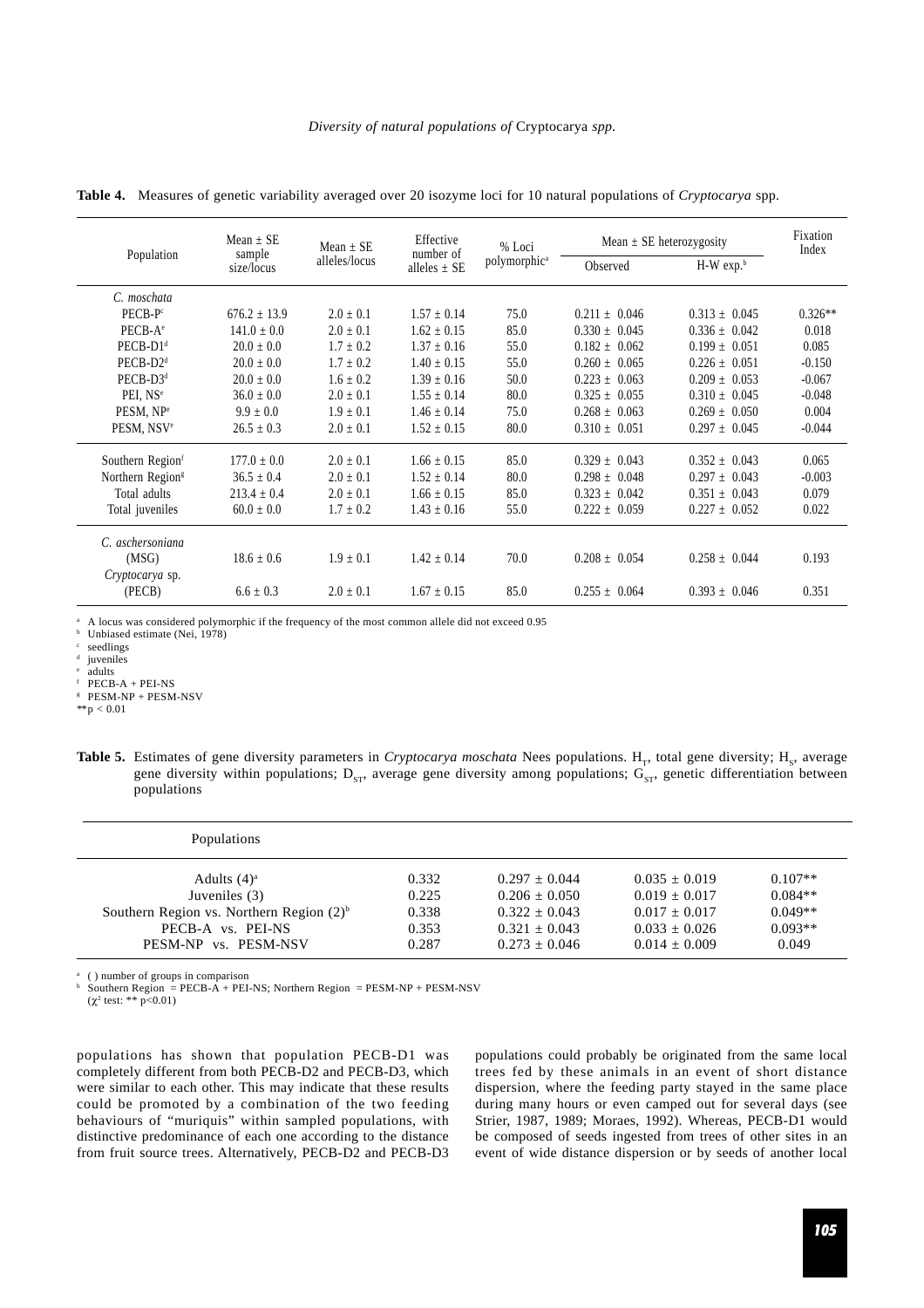site through short dispersion, since these populations were considerably far from each other. In both cases, PECB-D1 population presented lower heterozigosity than the others, and it was responsible for the significant divergence found. In this way, the role "muriquis" may play in structuring local demes of *C. moschata* could be relevant if those juveniles were not environmentally selected and recruited to be new reproductive individuals.

For adults, the coefficient of gene differentiation  $(\hat{G}_{ST})$ among populations was 0.107, while among regions it was 0.049. Within regions, the coefficients of differentiation among populations were 0.093 and 0.049 in southern and northern regions, respectively (Table 5). Significant level of differentiation was found between populations PECB-A and PEI-NS, which are contiguous and relatively close, but are separated by a large physical barrier (Agudos Grandes Mountains), besides their environmental differences mainly due to altitude. For populations PESM-NP and PESM-NSV, the differentiation was non significant, and this genetic similarity between them was coherent due to their proximity and absence of physical isolation. Despite the fact that the coefficient of gene differentiation for adult populations of *C. moschata* was highly significant, its value was lower than those calculated for distinct ecological groups by Loveless & Hamrick (1984). However, according to Loveless & Hamrick (1987) this level is not so small as it might be expected for a species with great potential of gene dispersion, and it is comparable to what would be expected for groups of plants having a half-sib family structure (Moraes et al., 1999). The divergence among populations of *C. moschata* is similar to those found for predominantly outcrossed (0.118  $\pm$  0.036), long-lived (0.077  $\pm$ 0.027), and polycarpic (0.105  $\pm$  0.036) species (Loveless & Hamrick, 1984). When compared to values of other tropical tree species, this value is very close to those found for most species investigated (Loveless & Hamrick, 1987; Moran et al., 1989; Murawski & Bawa, 1994; Chase et al., 1995).

The average within-population gene diversity (0.297) we found for adult populations of *C. moschata* was close to that found in other studies for predominantely outcrossed (0.214  $\pm$ 0.034), with general entomophilous pollination (0.244  $\pm$ 0.066), with endozoocoric seed dispersal (0.213  $\pm$  0.136), and late successional species (0.264  $\pm$  0.053) (Loveless & Hamrick, 1984). The same value, when compared more specifically with those found for other tropical tree species, is close to that of *Rinorea sylvatica* (Violaceae), and *Sorocea affinis* (Moraceae; Loveless & Hamrick, 1987); and is also similar to that of *Stemonoporus oblongifolius* (Dipterocarpaceae; Murawski & Bawa, 1994). It is also close to the average value found for tropical species (0.240; Loveless & Hamrick, 1987).

#### *Genetic distance*

Table 6 shows Nei's (1972) genetic distance matrix for populations of adults of *C. moschata*, *C. aschersoniana*, and *Cryptocarya* sp. Figure 1 portrays the hierarchical structure of genetic relationships among the six populations of this genus. According to the proportion of permuted data sets that result in the formation of a node seen in the original data set, from bootstrapping over loci, the cluster grouping *C. moschata* adult populations is the only node with increased confidence, in the



**Figure 1.** UPGMA cluster analysis based on Nei's genetic distances (*D*), showing the proportion of similar replicates of the original tree for 10,000 permutations. Data from 20 isozyme loci analysed in six natural populations of *Cryptocarya* spp. Cophenetic correlation:  $r = 0.932$ ; Mantel test from 1,000 random permutations: p (random Z  $3$  observed Z) = 0.003.

tree formed by the original data. However, only six loci supported this cluster, indicating that its relative strength is not great, since there is a high heterogeneity among these loci, as described by Moraes et al. (1999). Although five loci produced tied trees, the cophenetic correlation ( $r = 0.932$ ) was highly significant, indicating that the results are not misleading. However, since Nei's genetic distance assumes that populations must be in a mutation-drift equilibrium, and populations from PEI-NS and MSG (*C. aschersoniana*) were not at this equilibrium (results not shown; computed according Cornuet & Luikart, 1996 and Piry et al., 1999), this dendrogram should be cautiously considered. Additionally, the detection of bottleneck principally in MSG population is important because it can increase the risk of its extinction, since it is a fragmented and relatively isolated population.

The average genetic distance between *C. moschata* adult populations was  $0.07 \pm 0.03$ , which is above the average found in many researches on conspecific populations ; Gottlieb, 1977). Even considering that these populations were geographically distant from each other, their genetic differentiation is pronounced, as pointed out before. The average genetic distances between populations from northern and southern coastal regions were  $0.040 \pm 0.026$  and  $0.102 \pm 0.044$ , respectively, while the genetic distance between both regions was  $0.049 \pm 0.026$ . This indicates again a higher similarity between the northern populations and the other two from the south, whose gene flow might be less pronounced due

The average genetic distance between adult populations of *C. moschata*, *C. aschersoniana*, and *Cryptocarya* sp. was 0.221  $\pm$  0.054 (*I* = 0.802), whereas it was 0.154  $\pm$  0.055 (*I* = 0.857) between *C. moschata* and *C. aschersoniana* populations, and  $0.157 \pm 0.055$  ( $I = 0.855$ ) between *C. moschata* and *Cryptocarya* sp. populations. According to Nei (1987), for the majority of interspecific divergence studied cases, the value of *I*

to a physical obstacle.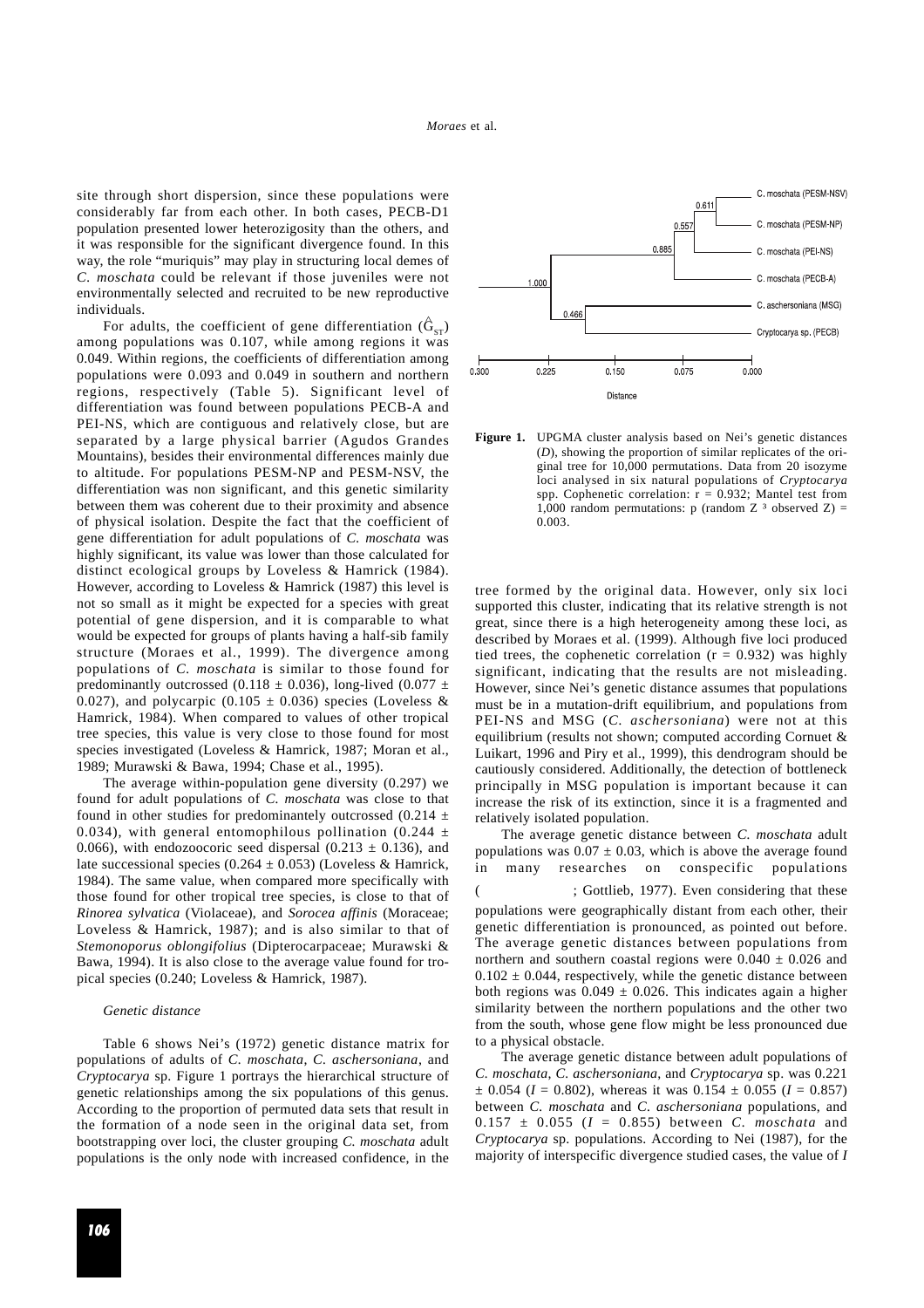**Table 6.** Matrix of Nei's (1972) genetic distance (*D*) for six natural adult populations of *Cryptocarya* spp. (below diagonal) and geographic distances in kilometers (above diagonal).

| Population             | PECB-A | <b>PEI-NS</b> | <b>PESM-NP</b> | <b>PESM-NSV</b> | C. aschersoniana | Cryptocarya sp. |
|------------------------|--------|---------------|----------------|-----------------|------------------|-----------------|
| PECB-A                 | 0.000  | 25            | 310            | 280             | 184              | 0               |
| <b>PEI-NS</b>          | 0.102  | 0.000         | 350            | 336             | 215              | 25              |
| <b>PESM-NP</b>         | 0.076  | 0.065         | 0.000          | 30              | 240              | 310             |
| <b>PESM-NSV</b>        | 0.077  | 0.059         | 0.039          | 0.000           | 210              | 280             |
| C. aschersoniana       | 0.190  | 0.234         | 0.293          | 0.302           | 0.000            | 184             |
| <i>Cryptocarya</i> sp. | 0.152  | 0.232         | 0.182          | 0.186           | 0.184            | 0.000           |

ranged from 0.8 ( $D = 0.22$ ) to 0.2 ( $D = 1.6$ ). In this way, the present values obtained from isozymes support morphological and wood anatomy evidence (Richter, 1981) that *C. moschata* and *C. aschersoniana* are closely related species. However, due to the small number of individuals and populations of *C. aschersoniana* and *Cryptocarya* sp. analysed, a deeper study have been conducted to confirm these results and to explain the real taxonomical status of *Cryptocarya* sp., since the genetic distance between both species was not consistent.

In the present study, no relationship of genetic and geographical distance exists within *C. moschata* adult populations. There is one significant outlier (PECB-A and PEI-NS distance) which if excluded results in a positive correlation between genetic and geographical distance  $(r^2 = 0.718)$ , indicating a trend to isolation by distance, as found by Moraes et al. (1999) through simple linear regression between

log( ) and log(geographic distance). Geographical distances between populations ranged from 25 to 350 km.

According to Ritland (1989) two alternative patterns of hierarchical structure are possible in a dendrogram. The first is a continuous structure wherein internal branches are small. The second structure is a discrete type, in which some internal branches of the dendrogram are large due to higher order groupings. The former structure can arise from a network of small populations linked by low, constant rates of gene flow for a long period of time. The latter can result from: (i) long-term isolation of higher order groups from each other, with gene flow occurring within groups; or (ii) founding effects, where each higher order group of populations is founded from a different source population. The second pattern probably occurs between populations of *C. moschata*, although it is impossible in this case to distinguish between gene flow and phylogeny.

# **Acknowledgments**

We thank Professor Paulo Sodero Martins (in memoriam) for his invaluable support; Instituto Florestal de São Paulo, Fundação Florestal, and Fundação José Pedro de Oliveira for permission to collect the species. Funding was provided by CA-PES.

# **References**

- Alfenas, A. C. Peters, I. Brune, W. & Passador, G. C. 1991. **Eletroforese de proteínas e isoenzimas de fungos e essências florestais**. Universidade Federal de Viçosa, Viçosa, Minas Gerais.
- Alvarez-Buylla, E. R. & Garay, A. A. 1994. Population genetic structure of *Cecropia obtusifolia*, a tropical pioneer tree species. **Evolution**, **48:** 437-453.
- Boyer, S. H. 1961. Alkaline phosphatase in human sera and placentae. **Science**, **134:** 1002-1004.
- Brewbaker, J. L, Upadhya, M. D. Makinen, Y. & MacDonald, T. 1968. Isoenzyme polymorphism in flowering plants, III. gel electrophoretic methods and applications. **Physiologia Plantarum**, **21:** 930-940.
- Cavalheiro, A. J. & Yoshida, M. 2000. 6-[w-arylalkenyl]-5, 6 dihydro-a-pyrones from *Cryptocarya moschata* (Lauraceae). **Phytochemistry**, **53:** 811-819.
- Chase, M. R. Boshier, D. H. & Bawa, K. S. 1995. Population genetics of *Cordia alliodora* (Boraginaceae), a neotropical tree. 1. genetic variation in natural populations. **American Journal of Botany**, **82:** 468-475.
- Christophel, D. C. Kerrigan, R. & Rowett, A. I. 1996. The use of cuticular features in the taxonomy of the Lauraceae. **Annals of the Missouri Botanical Garden**, **83:** 419-432.
- Cornuet, J. M. & Luikart, G. 1996. Description and power analysis of two tests for detecting recent population bottlenecks from allele frequency data. **Genetics**, **144:** 2001- 2014.
- Crow, J. F. & Kimura, M. 1970. **An introduction to population genetics theory**. Harper & Row, New York.
- Eguiarte, L. E. Perez-Nasser, N. & Piñero, D. 1992. Genetic structure, outcrossing rate and heterosis in *Astrocaryum mexicanum* (tropical palm): implications for evolution and conservation. **Heredity**, **69:** 217-228.
- Gibson, J. P. & Wheelwright, N. T. 1995. Genetic structure in a population of a tropical tree *Ocotea tenera* (Lauraceae): influence of avian seed dispersal. **Oecologia**, **103:** 49-54.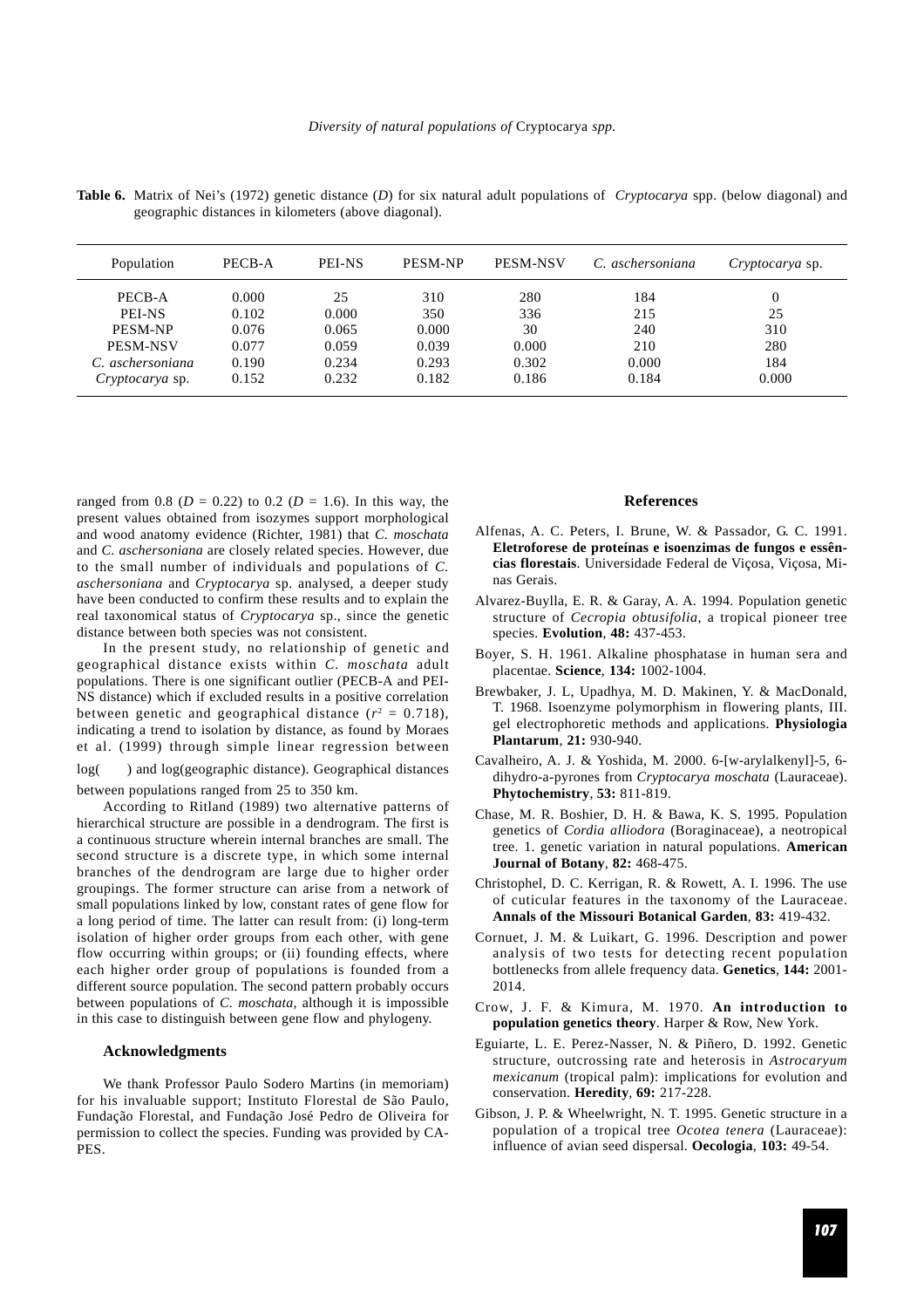- Gottlieb, L. D. 1977. Electrophoretic evidence and plant systematics. **Annals of the Missouri Botanical Garden**, **64:** 161-180.
- Guo, S. W. & Thompson, E. A. 1992. Performing the exact test of Hardy-Weinberg proportion for multiple alleles. **Biometrics**, **48:** 361-372.
- Hamrick, J. L. Murawski, D. A. & Nason, J. D. 1993. The influence of seed dispersal mechanisms on the genetic structure of tropical tree populations. **Vegetatio**, **107-108:** 281-297.
- Hyland, B. P. M. 1989. A revision of Lauraceae in Australia (excluding *Cassytha*). **Australian Systematic Botany**, **2:** 135-367.
- Kostermans, A. J. G. H. 1952. A historical survey of Lauraceae. **Journal of Scientific Research**, **1:** 83-95.
- Liengsiri, C. Yeh, F. C. & Boyle, T. J. B. 1995. Isozyme analysis of a tropical forest tree, *Pterocarpus macrocarpus* Kurz. in Thailand. **Forest Ecology and Management**, **74:** 13-22.
- Loveless, M. D. 1992. Isozyme variation in tropical trees: patterns of genetic organization. **New Forests**, **6:** 67-94.
- Loveless, M. D. & Hamrick, J. L. 1984. Ecological determinants of genetic structure in plant populations. **Annual Review of Ecology and Systematics**, **15:** 65-95.
- Loveless, M. D. & Hamrick, J. L. 1987. Distribución de la variación en especies de árboles tropicales. **Revista de Biología Tropical**, **35:** 165-175.
- Martius, C. F. P. von, 1843. **Systema materiae medicae vegetabilis brasiliensis**. Lipsiae.
- Miller, M. P. 1997. **Tools for population genetic analyses (TFPGA) 1.3**: A Windows program for the analysis of allozyme and molecular population genetic data. Computer software distributed by author.
- Moraes, P. L. R. 1992. Dispersão de sementes pelo mono-carvoeiro (*Brachyteles arachnoides* E. Geoffroy, 1806) no Parque Estadual de Carlos Botelho. **Revista do Instituto Florestal**, **4:** 1193-1198.
- Moraes, P. L. R. & Alves, M. C. 1997. Biometria de frutos e sementes de *Cryptocarya moschata* Nees, *Ocotea catharinensis* Mez e *Endlicheria paniculata* (Sprengel) MacBride (Lauraceae). **Boletim do Museu de Biologia Mello Leitão** (Nova Série), **6:** 23-34.
- Moraes, P. L. R. & Gardingo, J. R. 1996. Chromosome number of *Cryptocarya moschata* Nees & Martius ex Nees (Lauraceae). **Revista Brasileira de Genética** (Suplemento), **19:** 135.
- Moraes, P. L. R. Monteiro, R. & Vencovsky, R. 1999. Conservação genética de populações de *Cryptocarya moschata* Nees (Lauraceae) na Mata Atlântica do estado de São Paulo. **Revista Brasileira de Botânica**, **22:** 237-248.
- Moraes, P. L. R. & Paoli, A. A. S. 1995. Dispersão e germinação de sementes de *Cryptocarya moschata* Nees & Martius ex Nees, *Ocotea catharinensis* Mez e *Endlicheria paniculata* (Sprengel) MacBride (Lauraceae). **Arquivos de Biologia e Tecnologia**, **38:** 1119-1129.
- Moraes, P. L. R. & Paoli, A. A. S. 1999. Morfologia e estabelecimento de plântulas de *Cryptocarya moschata* Nees, *Ocotea catharinensis* Mez e *Endlicheria paniculata* (Spreng.) MacBride - Lauraceae. **Revista Brasileira de Botânica**, **22:** 287-295.
- Moran, G. F. Muona, O. & Bell, J.C. 1989. *Acacia mangium*: a tropical forest tree of the coastal lowlands with low genetic diversity. **Evolution**, **43:** 231-235.
- Murawski, D. A. & Bawa, K. S. 1994. Genetic structure and mating system of *Stemonoporus oblongifolius* (Dipterocarpaceae) in Sri Lanka. **American Journal of Botany**, **81:** 155-160.
- Nason, J. D. Preston, A. R. & Hamrick, J. L. 1997. Dispersal and dynamics of genetic structure in fragmented tropical tree populations. In: W. F. Laurence & Bierregaard, R. O. (Eds), **Tropical forest remnants**. The University of Chicago Press, Chicago, pp. 304-320.
- Nei, M. 1972. Genetic distance between populations. **The American Naturalist**, **106:** 283-292.
- Nei, M. 1978. Estimation of average heterozygosity and genetic distance from a small number of individuals. **Genetics**, **89:** 583-590.
- Nei, M. 1987. **Molecular evolutionary genetics**. Columbia University Press, New York.
- Piry, S. Luikart, G. & Cornuet, J. M. 1999. BOTTLENECK: a computer program for detecting recent reductions in the effective population size using allele frequency data. **Journal of Heredity**, **90:** 502-503.
- Por, F. D. 1992. **Sooretama, the atlantic rain forest of Brazil**. SPB Academic Publishing, The Hague.
- Raj, B. & van der Werff, H. 1988. A contribution to the pollen morphology of neotropical Lauraceae. **Annals of the Missouri Botanical Garden**, **75:** 130-167.
- Raymond, M. L. & Rousset, F. 1995. An exact test for population differentiation. **Evolution**, **49:** 1280-1283.
- Richter, H. G. 1981. Anatomie des sekundären Xylems und der Rinde der Lauraceae. **Sonderbände des Naturwissenschaftlichen Vereins zu Hamburg**, **5:** 1-148.
- Ritland, K. 1989. Genetic differentiation, diversity, and inbreeding in the mountain monkeyflower (*Mimulus caespitosus*) of the Washington Cascades. **Canadian Journal of Botany**, **67:** 2017-2024.
- Ritland, K. 1990. A series of FORTRAN computer programs for estimating plant mating systems. **Journal of Heredity**, **81:** 235-237.
- Rocha, O. J. & Lobo, J. A. 1998. Genetic diversity and outcrossing rates in the guanacaste tree (*Enterolobium cyclocarpum* Jacq.) in the dry forests of Costa Rica. In: International Foundation for Science (IFS) 1998, Recent Advances in Biotechnology for Tree Conservation and Management, **Proceedings** of an IFS Workshop, pp. 65-81.
- Rohlf, F. J. 1992. **NTSYS: numerical taxonomy and multivariate analysis system**. Exeter Publishers, New York.
- Rohwer, J. G. 1993. Lauraceae. In: K. Kubitzki, Rohwer, J. G. & Bittrich, V. (Eds), **The families and genera of vascular**